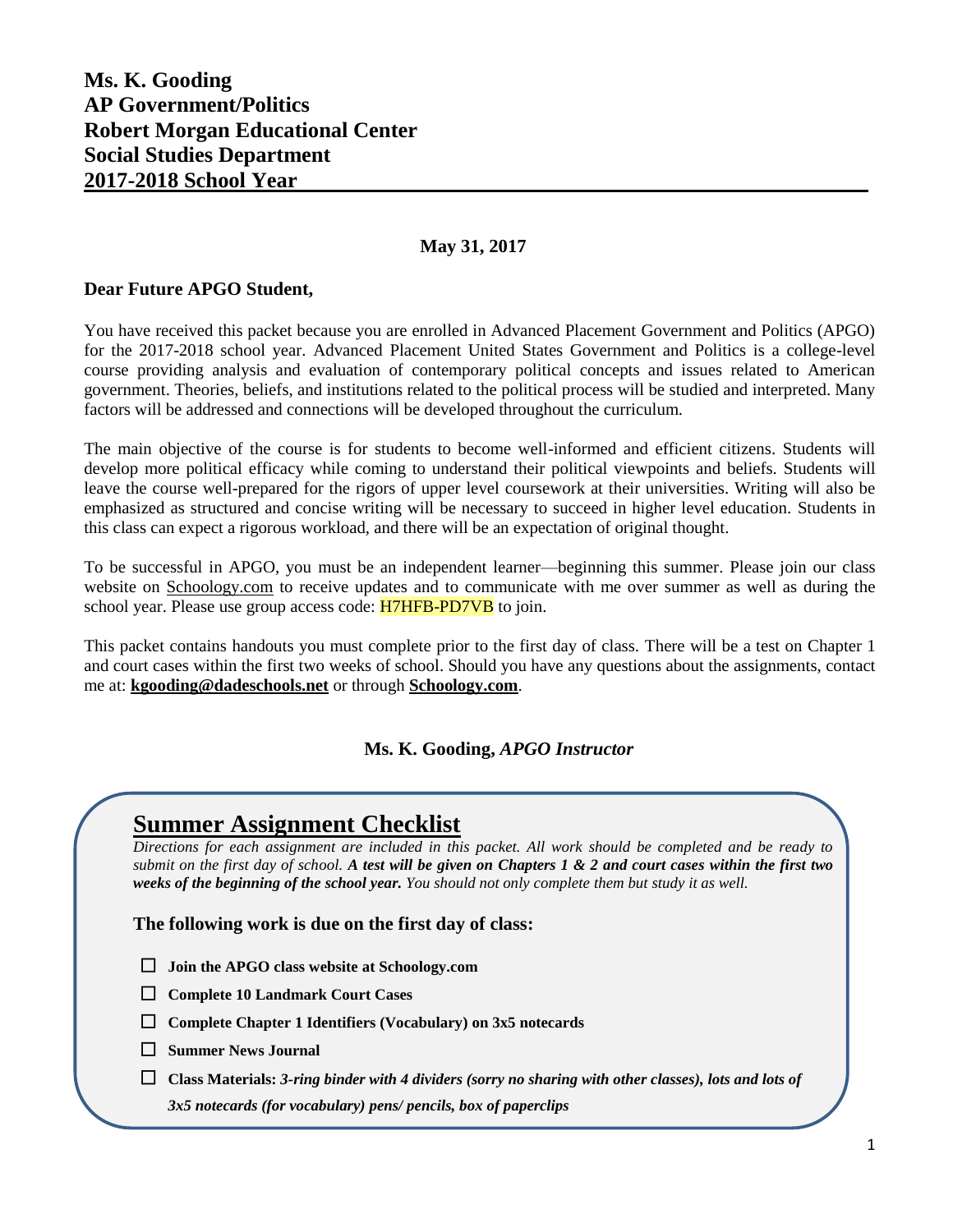

# **APGO Summer Assignments**

#### **ASSIGNMENT #1: JOIN SCHOOLOGY (**Code: H7HFB-PD7VB)

Throughout the year, I will post assignments and announcements related to our class on **Schoology.com**. I would like for you to visit this page frequently when school begins to keep up with the topics we are covering in the classroom. If you have any questions pertaining to assignments at any time, feel free to message me on Schoology**. (My responses are usually very short and to the point so please do not take offense to it.)**

**Also, please download the app on your phone to receive notifications.** Take the time to familiarize yourself with Schoology and how it works. I will begin posting your summer assignments now and then again a week before school begins in August. (Create a password that can be remembered as well as real names for your username—no nicknames please!)

#### **ASSIGNMENT #2: COMPLETE CHAPTER 1 IDENTIFIERS (VOCABULARY)**

Using 3x5 notecards, complete the identifiers listed on Schoology.com, one identifier per card.

#### **ASSIGNMENT #3: SUMMER NEWS JOURNAL**

Your assignment is to locate, summarize, and analyze EIGHT (8) current NATIONAL news stories reported or published on any date between January 1, 2017 to August 20, 2017. News stories can be found via online or print newspapers or magazines. Use the News Journal pages handout to complete the assignment and attach copies of each story (newspaper clippings, and/or printouts for example) to the handout for complete credit.

#### **ASSIGNMENT #4: LANDMARK COURT CASES**

Knowledge of landmark US court cases are EXTREMELY important for this class and knowing them from the start will assist you greatly. Use the handout provided to guide you in completing 10 court cases. You may write on the handout. Additional court case handouts can be printed out from **Schoology.com** A test will be given on the information at the beginning of the year. Write very neatly on the handout because it will serve as your study guide.

#### **ASSIGNMENT #5: AP CONTRACT**

Read, fill out information, sign and return the attached contract.